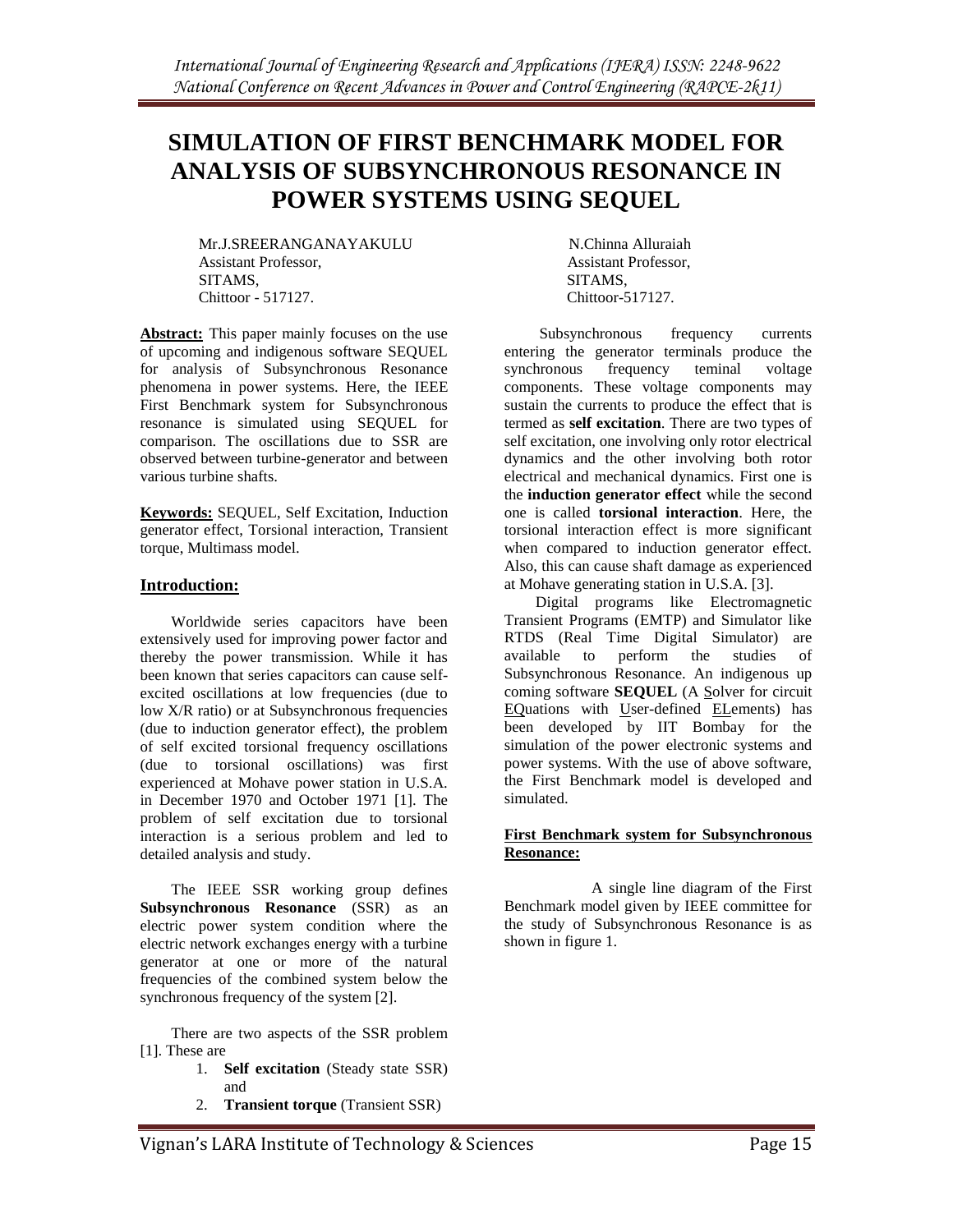

Fig 1: *Network for First Benchmark Model for SSR*

compensated transmission line connecting a

The network consists of a single series

#### **Synchronous machine model**

Simple models of synchronous generators are not adequate for accurate description of the power results in time-invariant machine equations which are easier to handle. So, we consider a Synchronous machine in the Park reference frame (i.e. rotor reference frame) with one damper winding in D-axis and two in the

Q-axis is considered as depicted in Figure 2.



Figure 2: *Synchronous machine model*

This model shows a three phase armature windings (a, b and c) on the stator and four windings on the rotor including field winding 'f'. The amortisseur (or damper) circuits in the salient pole machine or the eddy-current effects in the rotor are represented by a set of coils with constant parameters. Three damper coils,  $'h'$  in the d-axis and g, k on the q-axis are shown in the Figure 4. Their dynamics can be described by six simultaneous differential equations using d, q, o in place of a, b, c (neglecting the "o" axis differential equation). The seventh equation is the electromechanical torque equation. In a synchronous machine, the synchronous generator to a large system. Here, the circuit parameters are expressed in per unit on the generator base of 892.4 MVA, 60 Hz frequency. Reactances are proportional to frequency and resistances are constant. This system configuration corresponds to the Navajo Project"s 892.4 MVA, 500 kV transmission systems. This model is flexible for addition of new test cases (if any). Here, two fault locations (A and B) are designated, and there is provision for inclusion of a filter. The network parameters are provided in appendix.

system dynamics. So the detailed synchronous machine model [1] developed from the basic equations using phase variables and application of Park"s transformation is chosen. Park"s transformation

stator frequency is locked to the rotor speed to avoid instability.

#### **Equivalent circuit of Synchronous machine**

There are two equivalent circuits corresponding to the two axes d and q. These are as shown in the Figure 3. On the d-axis there are three coupled coils namely, armature d-coil, field winding f, and damper winding h. By the application of per unit system, all the quantities get referred to the armature side.

All the reactances are expressed in per unit. "la" is the armature leakage reactance. "lf" and "ld" can be viewed as the leakage inductances of the field and the d-axis damper windings respectively.  $L_{AD}$  represents the per unit mutual inductance (between the field and damper windings). Coming to equivalent circuit on q-axis, both damper windings are short circuited as shown in figure 2.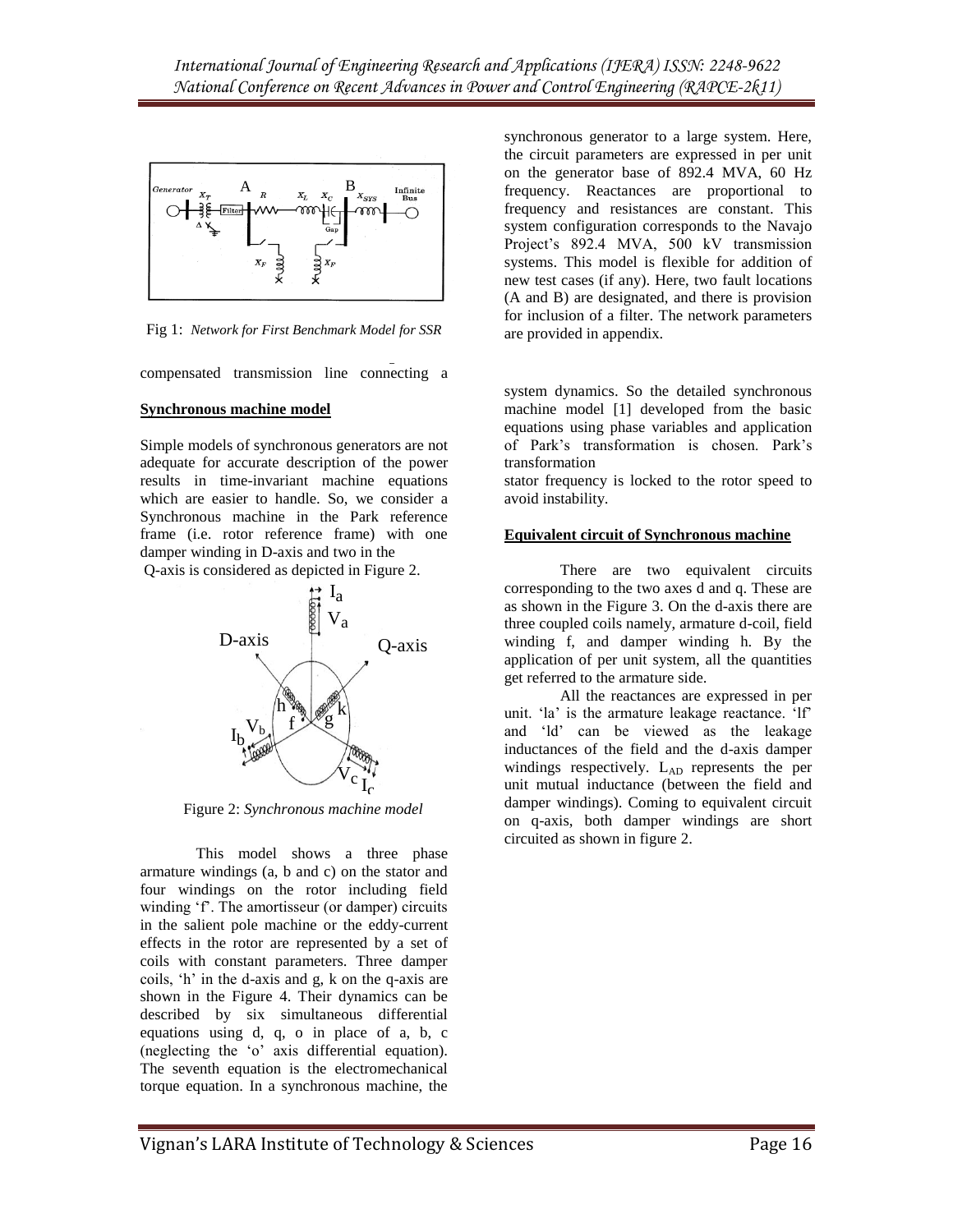

Figure 3: *The d and q axis per unit equivalent circuits of synchronous machine*



The transformed voltage equations (Park"s transformation) in the D and Q axis windings such as vd, vq, vfd etc. are shown in below.

 $v_d$  = ra \* id –  $\omega_r$  \* lq \* iq -  $\omega$ r \* lkq \* ikq +  $ld * id + lmd * (ifd+ihd)$  $v_q = \omega_r * 1d * id + ra * iq - \omega_r * 1fd * ifd \omega_r$  \* lhd \* ihd + lq \* iq + lmq \* (igq+ikq)  $v_{fd}$  = rfd \* ifd + lmd \* id + lfd \* ifd + lfh \* ihd  $0 = - \text{rhd} * \text{ihd} + \text{lmd} * \text{id} + \text{lfh} * \text{ifd} + \text{lhd} * \text{ihd}$  $0 = -\text{rgq} * \text{igq} + \text{lmq} * \text{iq} + \text{lgq} * \text{igq} + \text{lgk} * \text{ikq}$  $0 = -\frac{1}{2}$  rkq \* ikq + lmq \* iq + lgk \* igq + lkq \* ikq

The machine Torque equations are given by

Tem=3/2\*P/2(Lmd\*iqs\*ifd+(Ld-Lq)\*iqs\*ids+Lmd\*iqs\*ihd-Lmq\*ids\*igq-Lmq\*ids\*ikq)  $2/P$  (J d2 $em/dt2+D*dem/dt)$  =Tm-Te

The voltage equations for the stator and rotor coils are as given below:

$$
- d\psi / dt - [R_S] i_S = v_S
$$
  
\n
$$
- d\psi / dt - [R_r] i_r = v_r
$$
  
\nWhere, 
$$
v_S^t = [v_a v_b v_c], v_r^t = [-v_f 0 0 0]
$$

and

#### **Multi-mass model of the Turbine - Generator Shaft**

There are different models involved in SEQUEL for the construction of the mechanical **multi-mass model**. These are six masses consisting of four different levels namely Generator, High Pressure (HP), Low Pressure (LPA and LPB), Intermediate Pressure (IP) and an Exciter. All these six masses are coupled to the same shaft.

Mechanical multi-mass system with different masses namely HP, IP, LPA, LPB turbines, Generator and an exciter connected to the same shaft is shown in figure 4 below.



 Figure 4: *Block Diagram of the mechanical multi-mass system*

This is a mechanical system which has several rotors corresponding to different stages of steam turbines, generator and rotating exciter. These are connected by shaft sections which are not rigid and act as springs. That is, when an external torque is applied to one end of the shaft it twists. The torque transmitted by the shaft can be assumed to be directly proportional to the difference between the angular positions of the shaft at the two ends.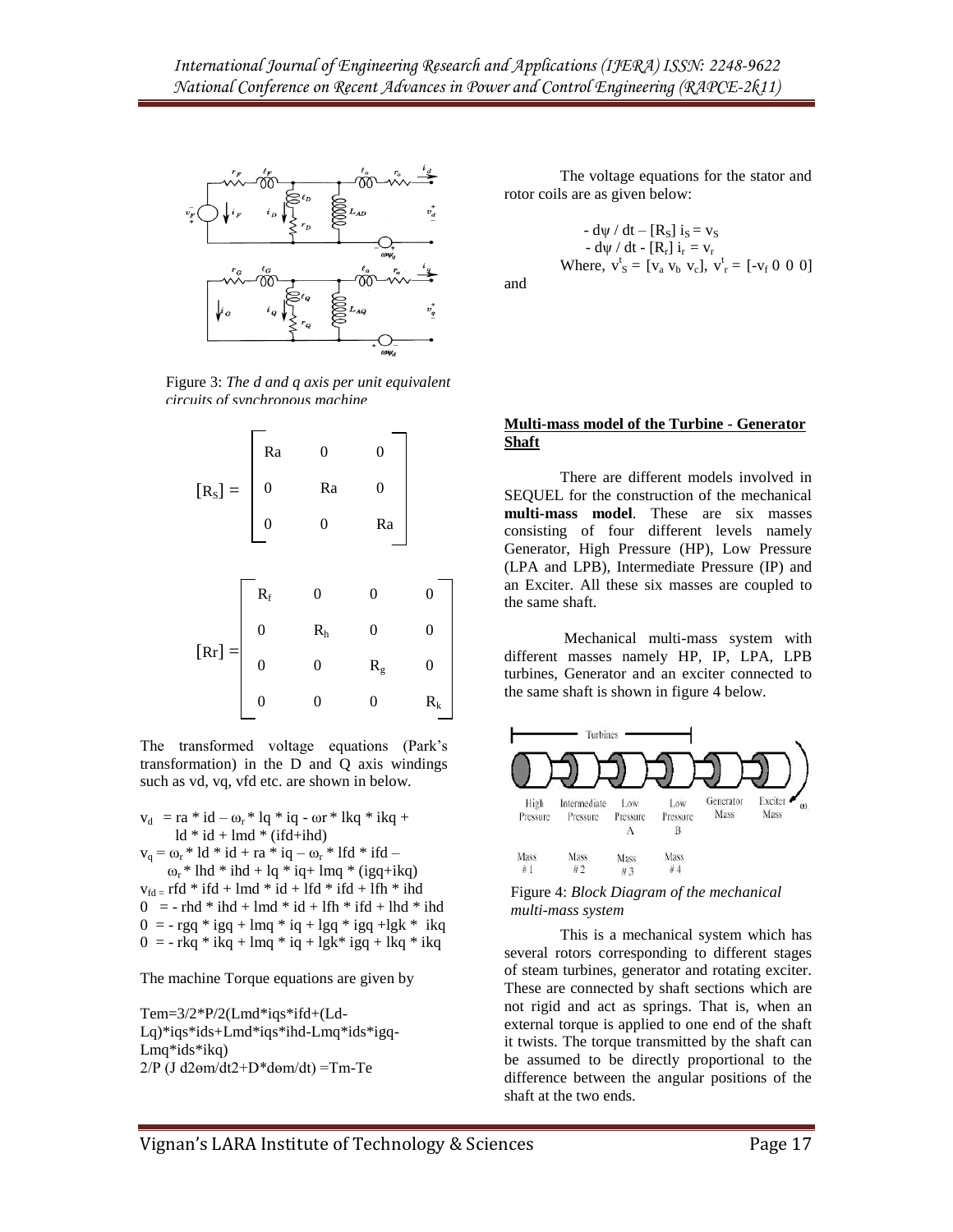The torsional system consisting of six masses is shown in the figure 5. This figure



Figure 5: *Lumped Spring-Mass Model of a Turbine-Generator shaft*

The system, when considered in isolation, has resonant frequencies of oscillation termed as torsional modes (10 to 45 Hz). When a transient electrical torque is applied (at the generator mass) the response of the torsional system depends on the frequencies contained in the torque transient. If one of the frequencies in the applied torque is close to one of the torsional frequencies, the oscillations in the generator rotor (with respect to a synchronously rotating reference) have significant amplitudes and result in emfs generated in the stator windings. These emfs also are at sub and super synchronous frequencies and the subsynchronous frequency component tends to sustain the armature currents (and the rotor oscillations).

 The various components of torque associated with the generator rotor are as follows:

| Input torque                               | $T_{12} = K_{12} (\delta_2 - \delta_1)$     |
|--------------------------------------------|---------------------------------------------|
| Output torque                              | $=T_{\rm e}$                                |
| Damping torque                             | $= D_1 (\Delta \omega_1)$                   |
| Accelerating torque                        | $=T_a=T_{12}-T_{e}$ - $D_1 \Delta \omega_1$ |
| The equations of the complete rotor system |                                             |

The equations of the complete rotor system shown in figure 5 are as follows:

$$
GEN: 2 H_1 d (\Delta \omega_1) / dt = K_{12} (\delta_2 - \delta_1) - T_e -
$$

 $D_1$  ( $\Delta \omega_1$ )

$$
d \delta_1 / dt = (\Delta \omega_1) \omega_0
$$

shows a mechanical multi-mass system of mass, spring and dash pots.

$$
LP_A: 2H_2 d (\Delta \omega_2) / dt = T_{LPA} + K_{23} (\delta_3 - \delta_2) - K_{12} (\delta_2 - \delta_1) - D_2 (\Delta \omega_2)
$$
  

$$
d \delta_2 / dt = (\Delta \omega_2) \omega_0
$$
  

$$
LP_B: 2H_3 d (\Delta \omega_3) / dt = T_{LPB} + K_{34} (\delta_4 - \delta_3) -
$$

 $K_{23} (\delta_3-\delta_2) - D_3 (\Delta \omega_3)$ 

 $d \delta_3 / dt = (\Delta \omega_3) \omega_0$ 

IP : 2H<sub>4</sub> d (Δω<sub>4</sub>) / dt = T<sub>IP</sub> + K<sub>45</sub>(δ<sub>5</sub>- δ<sub>4</sub>) –

$$
K_{34}(\delta_{4} \text{-} \delta_{3}) - D_{4} (\Delta \omega_{4})
$$

$$
d \delta_4 / dt = (\Delta \omega_4) \omega_0
$$

 $HP : 2H_5 d (\Delta\omega_5) / dt = T_{HP} + K_{45}(\delta_5 - \delta_4) -$ 

 $D_5(\Delta\omega_5)$ 

$$
d \delta_5 / dt = (\Delta \omega_5) \omega_0
$$

$$
EXC: 2H_6 d \left(\Delta\omega_6\right)/dt = T_{EXC} + K_{56} (\delta_6 \text{-} \delta_5) -
$$

$$
D_6(\Delta\omega_6)
$$
  
d  $\delta_6$  / dt =  $(\Delta\omega_6)$   $\omega_0$ 

# **Simulations and Results:**

 The SEQUEL library components such as multimass model (Synchronous machine, Turbines and exciter), transmission line and infinite source are connected as in figure 1. and the circuit file is made in SEQUEL. The system is simulated for the same operating condition as in reference [3]. For the transient case, phase to ground fault is applied at bus B in figure 3 for duration of 75 msec from 0.1 seconds to 0.175 seconds. In the reference paper, fault reactance is 0.04 p.u. and it is adjusted to produce a capacitor transient voltage approaching the lower gap setting. But in SEQUEL the fault reactance could not be modeled and fault resistance is modeled.

Capacitor voltage, Generator current, Generator Electrical Torque, Shaft Torque of LPA-LPB and GEN-EXC are plotted for the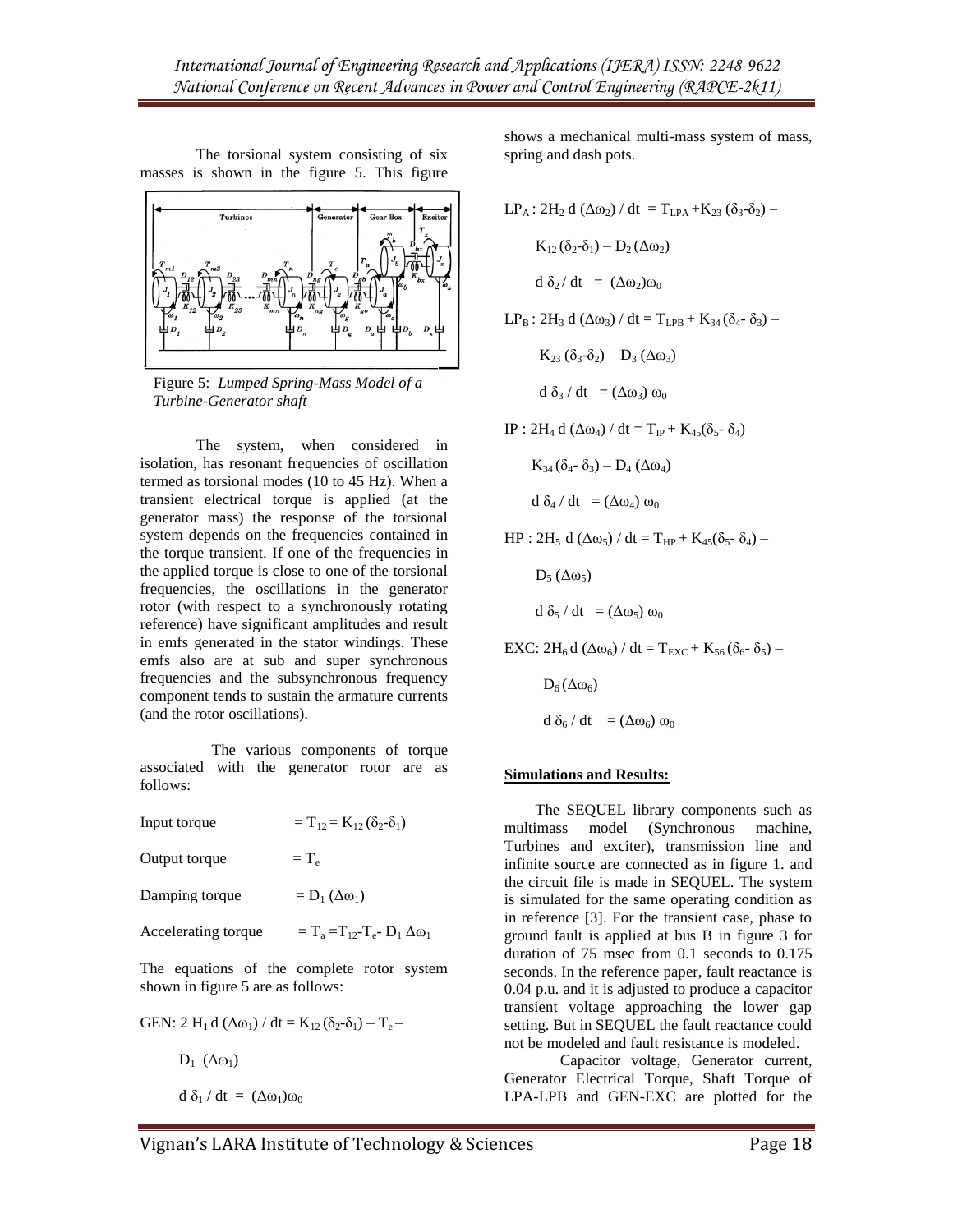same time duration as in the reference paper for comparison.

Figure 6 shows the variation of voltage across the capacitor in per unit. The Capacitor voltage is varying up to 1 p.u. and it is settling down to a constant value after 0.3 seconds.



Fig 6: *variation of voltage across capacitor*

oscillations between generator and the turbine shafts.



The figure 9 shows the shaft torque between the low pressure turbines LPA and LPB. From the graph, it is seen that the shaft torque oscillates due to SSR phenomena.



Figure 9: *Shaft Torque between LPA and LPB*

Figure 7 shows the variation of the machine current in per unit. From the graph, it is seen that the machine phase current is oscillatory.



The figure 8 shows the variation of generator electrical torque  $T_{\text{GEN}}$  due to the SSR Fig 7: *Variation of machine current in phase a*

The figure 10 shows the shaft torque in GENERATOR-EXCITER. This result shows that this system is not going to self-excitation mode within 0.5 seconds as in the reference paper. The results of the reference paper are given in figure 11.



A Fijnyra 19hjfhaft<sub>i</sub>Taraye between Grenerator and observed if these waveforms are compared closely with the reference results. It is due to the point of switching on the fault which is not yet implemented in SEQUEL due to time limitation. As it is known that the results from two different softwares differ slightly due to the simulation time step and the method of solving the nonlinear equations.

As an attempt is made to develop the electrical components from the basic equations instead of using the component modeled readily available, the results from the SEQUEL and the reference paper are found to be closely matching.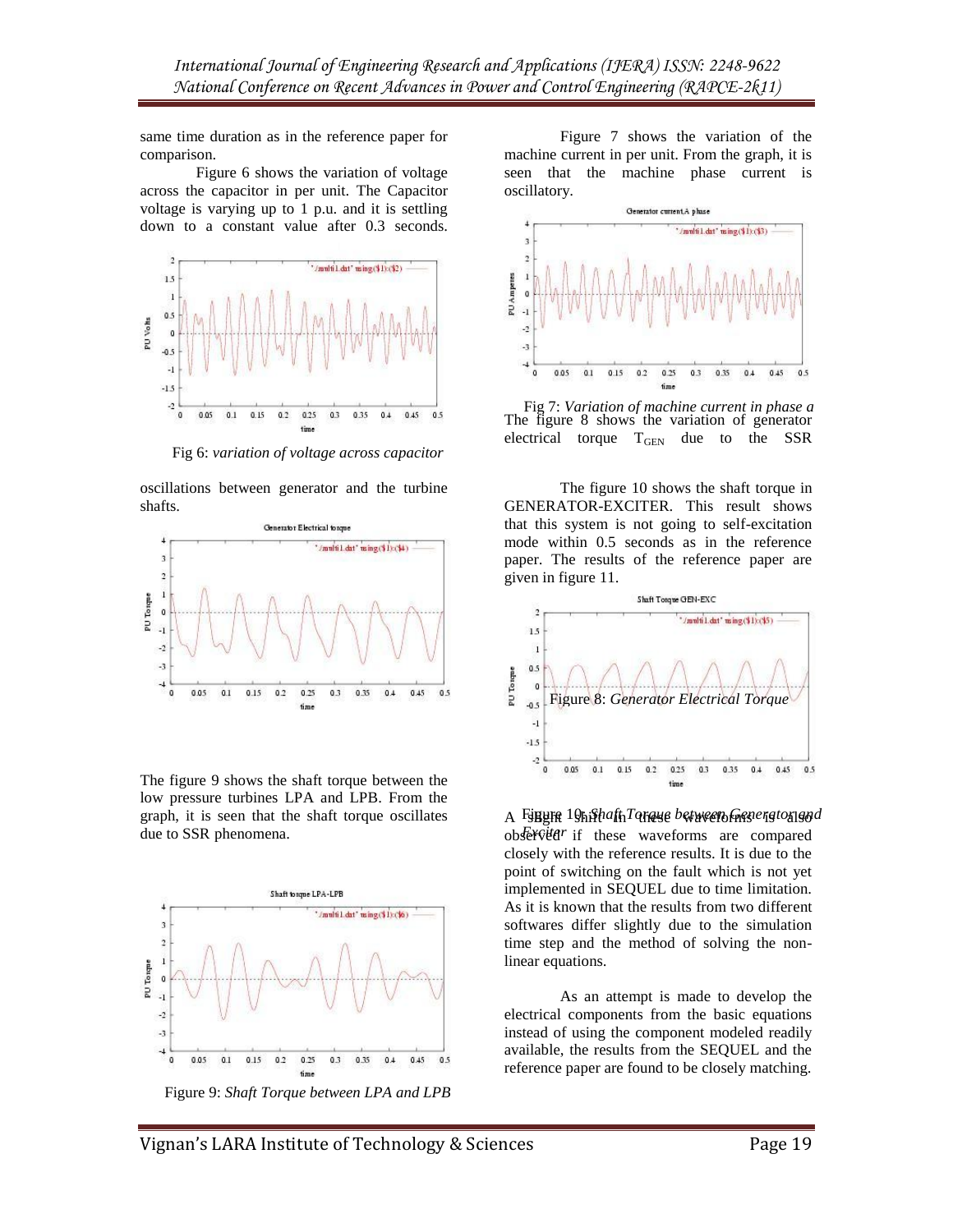

#### Figure 11: *Transient Response of IEEE First Benchmark Model given by IEEE committee* **Conclusion**

In this paper, the First Benchmark Model for computer simulation of Subsynchronous resonance is simulated in SEQUEL (Solver for circuit Equations with User defined Elements). The simulation is carried out for same operating condition as in [3]. Subsynchronous Resonance Phenomena is simulated by exciting the torsional modes with three phase to ground fault for duration of four and half cycles. The results obtained are closely matching with the reference results except for the self-excitation case. The slight difference in the results is attributed to the difference in modeling of the components and method of solving the non-linear equations. These results are in full agreement with those given by the IEEE

committee [3]. Further refinement in the SEQUEL models can be carried out as a future work to get exactly the same results as in IEEE committee report.

# **Appendix**

The network parameters of the synchronous machine working as generator are as follows:

# **a. Generator parameters:**

Rated MVA: 892.4 Rated voltage: 26.0 kV Power Factor: 0.9  $Xa = 0.13 \text{ pu}; \quad Xd = 1.79 \text{ pu}$  $Xd' = 0.169 \text{ pu}; \quad Xl = 0.135 \text{ pu}$  $Xq = 1.71$  pu;  $Xq' = 0.228$  pu  $Xq''= 0.2 \text{ pu}; \quad \text{Ra} = 0.002 \text{ pu}$  $Td_0' = 4.3$  s;  $Td_0'' = 0.032$  s  $Tq_0$ ' = 0.85 s; Tq<sub>0</sub>" = 0.05 s

### **b. Mechanical Parameters:**

| Mass       | Inertia (Secs) |
|------------|----------------|
| <b>HP</b>  | 0.0929         |
| IP         | 0.1556         |
| <b>LPA</b> | 0.8587         |
| <b>LPB</b> | 0.8842         |
| <b>GEN</b> | 0.8686         |
| EXC.       | 0.0342         |
|            |                |

| Shaft          | <b>Spring Constant Turbine Torque</b> |        |
|----------------|---------------------------------------|--------|
|                | (p.u.)                                | (p.u.) |
| $HP-IP$        | 7277                                  | 0.3    |
| <b>IP-LPA</b>  | 13168                                 | 0.26   |
| LPA-LPB        | 19618                                 | 0.22   |
| <b>LPB-GEN</b> | 26713                                 | 0.22   |
| <b>GEN-EXC</b> | 1064                                  | 0.22   |

# **c. Transformer Parameters:**

Rated MVA: 892.4 Voltage Rating: 26/539 kV Delta / Star grounded  $R = 0.00792$  pu  $X = 0.14$  pu  $X_0 = 0.14$  pu

# **d**. **Transmission line parameters:**

 $R = 3.9344 \Omega$  $X = 162.97 \Omega$ **e. Series capacitor:**  $C = 21.977 \mu F$ **f. Infinite Bus:** Voltage: 477.8 kV RMS L-L Phase angle: 3.8 lagging